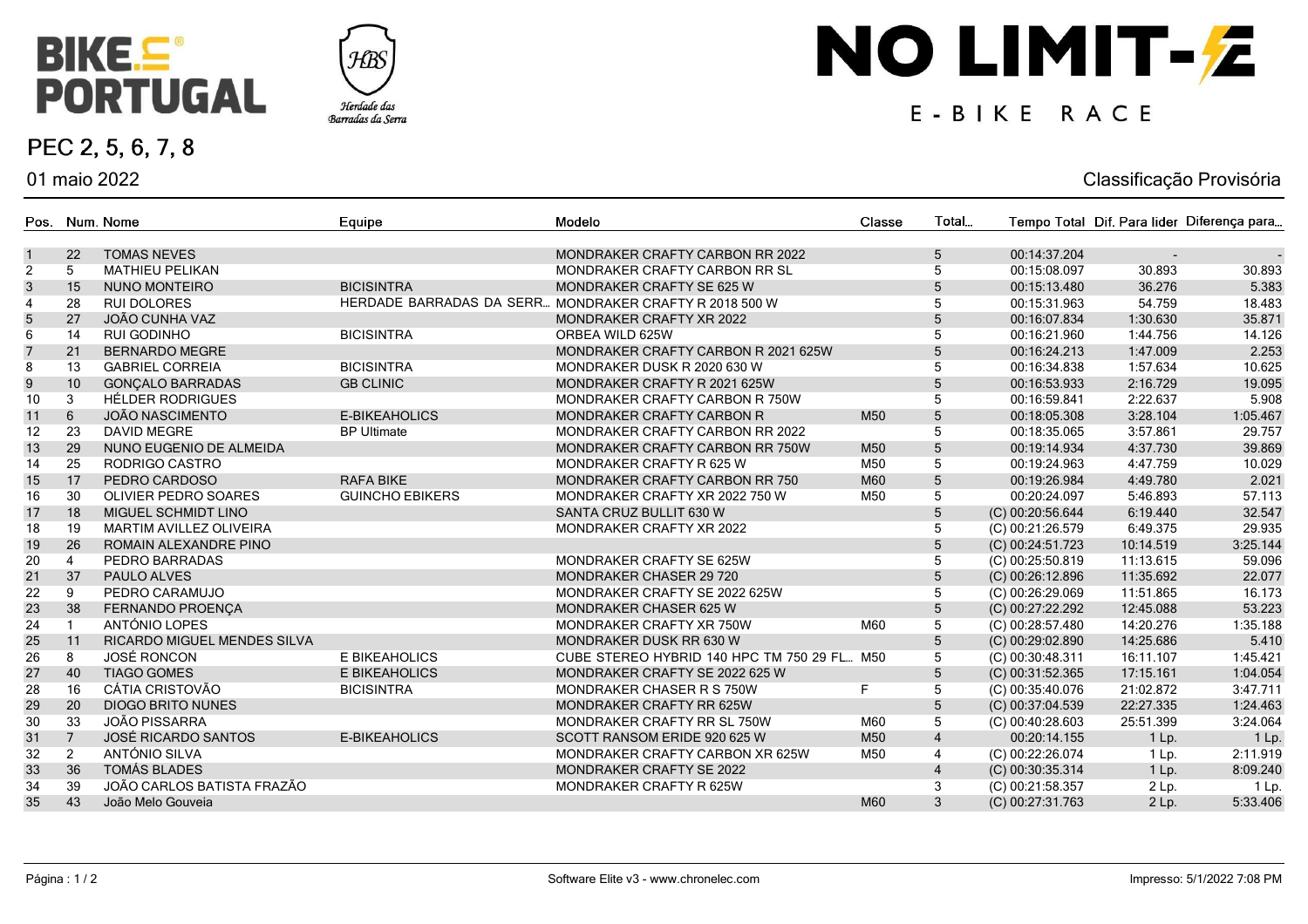

01 maio 2022

PEC 2, 5, 6, 7, 8



# NO LIMIT-Z

### E-BIKE RACE

Classificação Provisória

|    |    | Pos. Num. Nome        | Equipe                 | Modelo                        | Classe | Total |                    |                 | Tempo Total Dif. Para lider Diferença para |
|----|----|-----------------------|------------------------|-------------------------------|--------|-------|--------------------|-----------------|--------------------------------------------|
| 36 |    | JOÃO PINA             |                        | <b>CUBE 625W</b>              | M60    |       | (C) 00:37:07.790   | $2$ Lp.         | 9:36.027                                   |
| 37 |    | JOSÉ LEAL             |                        | MONDRAKER LEVEL RR 2021 625W  | M60    |       | 00:09:46.894       | 3 Lp.           | 1 Lp.                                      |
| 38 | 42 | PHILIPE BRAVO         | <b>BRAVOADESTRADOR</b> | <b>SCOTT GENIUS</b>           |        |       | $(C)$ 00:16:21.831 | $3lp$ .         | 6:34.937                                   |
| 39 | 31 | <b>HERMANO SOBRAL</b> | <b>GUINCHO EBIKERS</b> | BH ATOMIC 700                 | M70    |       | (C) 01:13:19.063   | 3 Lp.           | 56:57.232                                  |
| 40 | 35 | JOÃO SABIDO           |                        | SCOTT 500                     | M70    |       | 00:14:28.023       | 4 Lp.           | 1 Lp.                                      |
| 41 | 34 | MANUEL COSTA FÉLIX    |                        | MONDRAKER CRAFTY XR 2022 750W | M70    |       |                    | 5 <sub>lp</sub> | 1 Lp.                                      |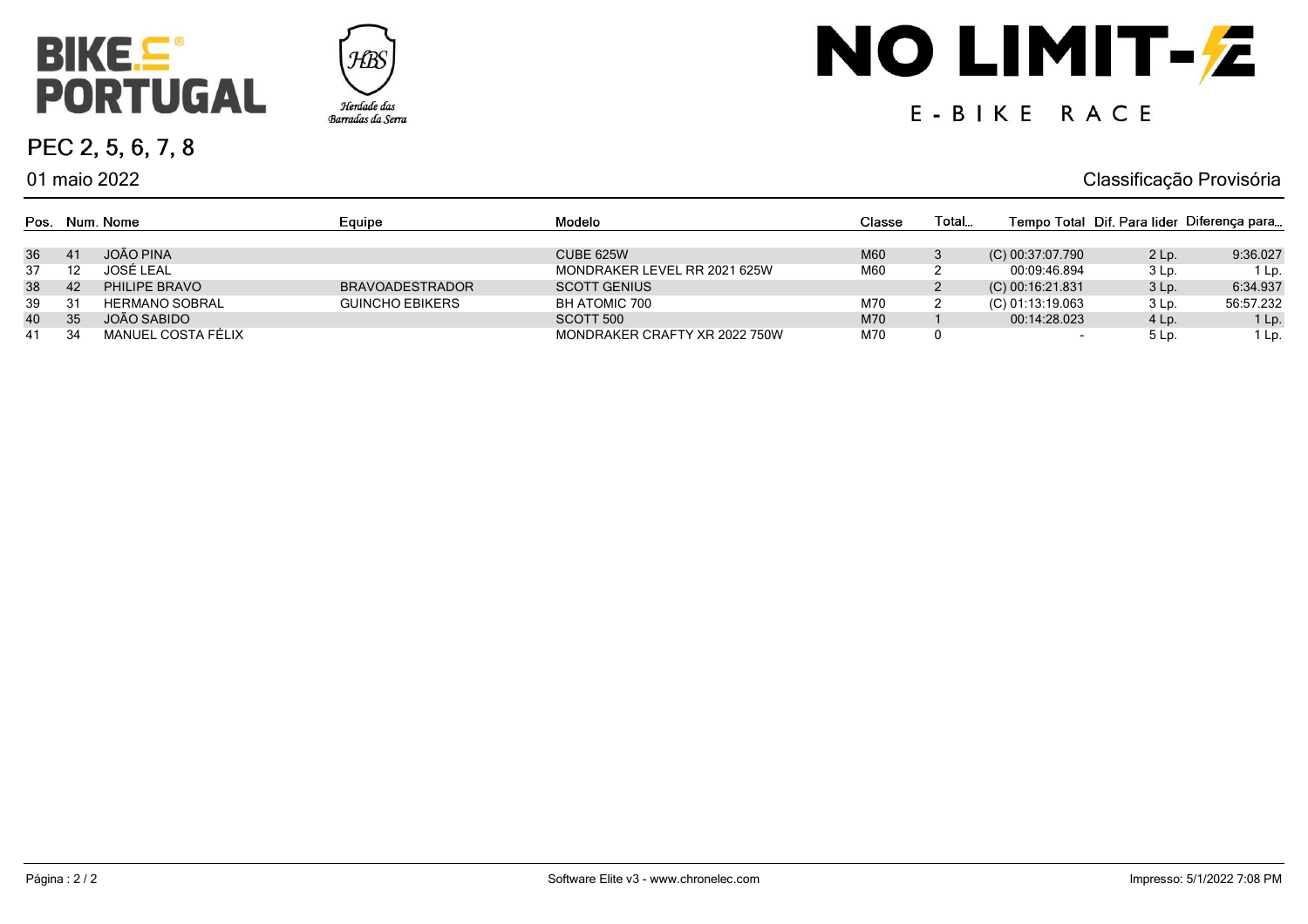



#### PEC 2, 5, 6, 7, 8 - GERAL MASCULINA

5/1/2022 1:35 PM

## NO LIMIT-Z

#### E-BIKE RACE

| Pos.             |                 | Num, Nome                          | Equipe                 | Modelo                                                 | Classe          | Total           |                    |           | Tempo Total Dif. Para lider Diferença para |
|------------------|-----------------|------------------------------------|------------------------|--------------------------------------------------------|-----------------|-----------------|--------------------|-----------|--------------------------------------------|
| $\mathbf{1}$     | 22              | <b>TOMAS NEVES</b>                 |                        | MONDRAKER CRAFTY CARBON RR 2022                        |                 | 5               | 00:14:37.204       |           |                                            |
| 2                | 5               | <b>MATHIEU PELIKAN</b>             |                        | MONDRAKER CRAFTY CARBON RR SL                          |                 | 5               | 00:15:08.097       | 30.893    | 30.893                                     |
| $\mathbf{3}$     | 15              | <b>NUNO MONTEIRO</b>               | <b>BICISINTRA</b>      | MONDRAKER CRAFTY SE 625 W                              |                 | $\sqrt{5}$      | 00:15:13.480       | 36.276    | 5.383                                      |
| $\overline{4}$   | 28              | <b>RUI DOLORES</b>                 |                        | HERDADE BARRADAS DA SERR MONDRAKER CRAFTY R 2018 500 W |                 | 5               | 00:15:31.963       | 54.759    | 18.483                                     |
| 5                | 27              | JOÃO CUNHA VAZ                     |                        | MONDRAKER CRAFTY XR 2022                               |                 | $\sqrt{5}$      | 00:16:07.834       | 1:30.630  | 35.871                                     |
| 6                | 14              | <b>RUI GODINHO</b>                 | <b>BICISINTRA</b>      | ORBEA WILD 625W                                        |                 | 5               | 00:16:21.960       | 1:44.756  | 14.126                                     |
| $\overline{7}$   | 21              | <b>BERNARDO MEGRE</b>              |                        | MONDRAKER CRAFTY CARBON R 2021 625W                    |                 | $\overline{5}$  | 00:16:24.213       | 1:47.009  | 2.253                                      |
| 8                | 13              | <b>GABRIEL CORREIA</b>             | <b>BICISINTRA</b>      | MONDRAKER DUSK R 2020 630 W                            |                 | 5               | 00:16:34.838       | 1:57.634  | 10.625                                     |
| $\boldsymbol{9}$ | 10 <sup>1</sup> | <b>GONÇALO BARRADAS</b>            | <b>GB CLINIC</b>       | MONDRAKER CRAFTY R 2021 625W                           |                 | 5               | 00:16:53.933       | 2:16.729  | 19.095                                     |
| 10               | 3               | HÉLDER RODRIGUES                   |                        | MONDRAKER CRAFTY CARBON R 750W                         |                 | 5               | 00:16:59.841       | 2:22.637  | 5.908                                      |
| 11               | 6               | <b>JOÃO NASCIMENTO</b>             | <b>E-BIKEAHOLICS</b>   | MONDRAKER CRAFTY CARBON R                              | M50             | $5\phantom{.0}$ | 00:18:05.308       | 3:28.104  | 1:05.467                                   |
| 12               | 23              | <b>DAVID MEGRE</b>                 | <b>BP Ultimate</b>     | MONDRAKER CRAFTY CARBON RR 2022                        |                 | 5               | 00:18:35.065       | 3:57.861  | 29.757                                     |
| 13               | 29              | NUNO EUGENIO DE ALMEIDA            |                        | MONDRAKER CRAFTY CARBON RR 750W                        | M50             | 5               | 00:19:14.934       | 4:37.730  | 39.869                                     |
| 14               | 25              | RODRIGO CASTRO                     |                        | MONDRAKER CRAFTY R 625 W                               | M50             | 5               | 00:19:24.963       | 4:47.759  | 10.029                                     |
| 15               | 17              | PEDRO CARDOSO                      | <b>RAFA BIKE</b>       | MONDRAKER CRAFTY CARBON RR 750                         | M60             | $5\phantom{.0}$ | 00:19:26.984       | 4:49.780  | 2.021                                      |
| 16               | 30              | OLIVIER PEDRO SOARES               | <b>GUINCHO EBIKERS</b> | MONDRAKER CRAFTY XR 2022 750 W                         | M50             | 5               | 00:20:24.097       | 5:46.893  | 57.113                                     |
| 17               | 18              | MIGUEL SCHMIDT LINO                |                        | SANTA CRUZ BULLIT 630 W                                |                 | $5\phantom{.0}$ | (C) 00:20:56.644   | 6:19.440  | 32.547                                     |
| 18               | 19              | <b>MARTIM AVILLEZ OLIVEIRA</b>     |                        | MONDRAKER CRAFTY XR 2022                               |                 | 5               | (C) 00:21:26.579   | 6:49.375  | 29.935                                     |
| 19               | 26              | ROMAIN ALEXANDRE PINO              |                        |                                                        |                 | $5\phantom{.}$  | (C) 00:24:51.723   | 10:14.519 | 3:25.144                                   |
| 20               | $\overline{4}$  | PEDRO BARRADAS                     |                        | MONDRAKER CRAFTY SE 625W                               |                 | 5               | (C) 00:25:50.819   | 11:13.615 | 59.096                                     |
| 21               | 37              | PAULO ALVES                        |                        | <b>MONDRAKER CHASER 29 720</b>                         |                 | $5\phantom{.}$  | (C) 00:26:12.896   | 11:35.692 | 22.077                                     |
| 22               | 9               | PEDRO CARAMUJO                     |                        | MONDRAKER CRAFTY SE 2022 625W                          |                 | $5\overline{)}$ | $(C)$ 00:26:29.069 | 11:51.865 | 16.173                                     |
| 23               | 38              | <b>FERNANDO PROENCA</b>            |                        | <b>MONDRAKER CHASER 625 W</b>                          |                 | $5\phantom{.}$  | (C) 00:27:22.292   | 12:45.088 | 53.223                                     |
| 24               |                 | ANTÓNIO LOPES                      |                        | MONDRAKER CRAFTY XR 750W                               | M60             | 5               | (C) 00:28:57.480   | 14:20.276 | 1:35.188                                   |
| 25               | 11              | <b>RICARDO MIGUEL MENDES SILVA</b> |                        | MONDRAKER DUSK RR 630 W                                |                 | $5\phantom{.0}$ | (C) 00:29:02.890   | 14:25.686 | 5.410                                      |
| 26               | 8               | <b>JOSÉ RONCON</b>                 | E BIKEAHOLICS          | CUBE STEREO HYBRID 140 HPC TM 750 29 FL M50            |                 | 5               | $(C)$ 00:30:48.311 | 16:11.107 | 1:45.421                                   |
| 27               | 40              | <b>TIAGO GOMES</b>                 | <b>E BIKEAHOLICS</b>   | MONDRAKER CRAFTY SE 2022 625 W                         |                 | 5               | (C) 00:31:52.365   | 17:15.161 | 1:04.054                                   |
| 28               | 20              | <b>DIOGO BRITO NUNES</b>           |                        | MONDRAKER CRAFTY RR 625W                               |                 | 5               | (C) 00:37:04.539   | 22:27.335 | 5:12.174                                   |
| 29               | 33              | <b>JOÃO PISSARRA</b>               |                        | MONDRAKER CRAFTY RR SL 750W                            | M60             | $5\phantom{.0}$ | (C) 00:40:28.603   | 25:51.399 | 3:24.064                                   |
| 30               |                 | JOSÉ RICARDO SANTOS                | E-BIKEAHOLICS          | SCOTT RANSOM ERIDE 920 625 W                           | M50             | $\overline{4}$  | 00:20:14.155       | 1 Lp.     | 1 Lp.                                      |
| 31               | $\overline{2}$  | ANTÓNIO SILVA                      |                        | MONDRAKER CRAFTY CARBON XR 625W                        | M <sub>50</sub> | $\overline{4}$  | (C) 00:22:26.074   | 1 Lp.     | 2:11.919                                   |
| 32               | 36              | <b>TOMÁS BLADES</b>                |                        | MONDRAKER CRAFTY SE 2022                               |                 | $\overline{4}$  | (C) 00:30:35.314   | 1 Lp.     | 8:09.240                                   |
| 33               | 39              | JOÃO CARLOS BATISTA FRAZÃO         |                        | MONDRAKER CRAFTY R 625W                                |                 | $\mathfrak{Z}$  | (C) 00:21:58.357   | $2$ Lp.   | $1$ Lp.                                    |
| 34               | 43              | João Melo Gouveia                  |                        |                                                        | M60             | 3               | (C) 00:27:31.763   | 2 Lp.     | 5:33.406                                   |
| 35               | 41              | <b>JOÃO PINA</b>                   |                        | CUBE 625W                                              | M60             | 3               | (C) 00:37:07.790   | $2$ Lp.   | 9:36.027                                   |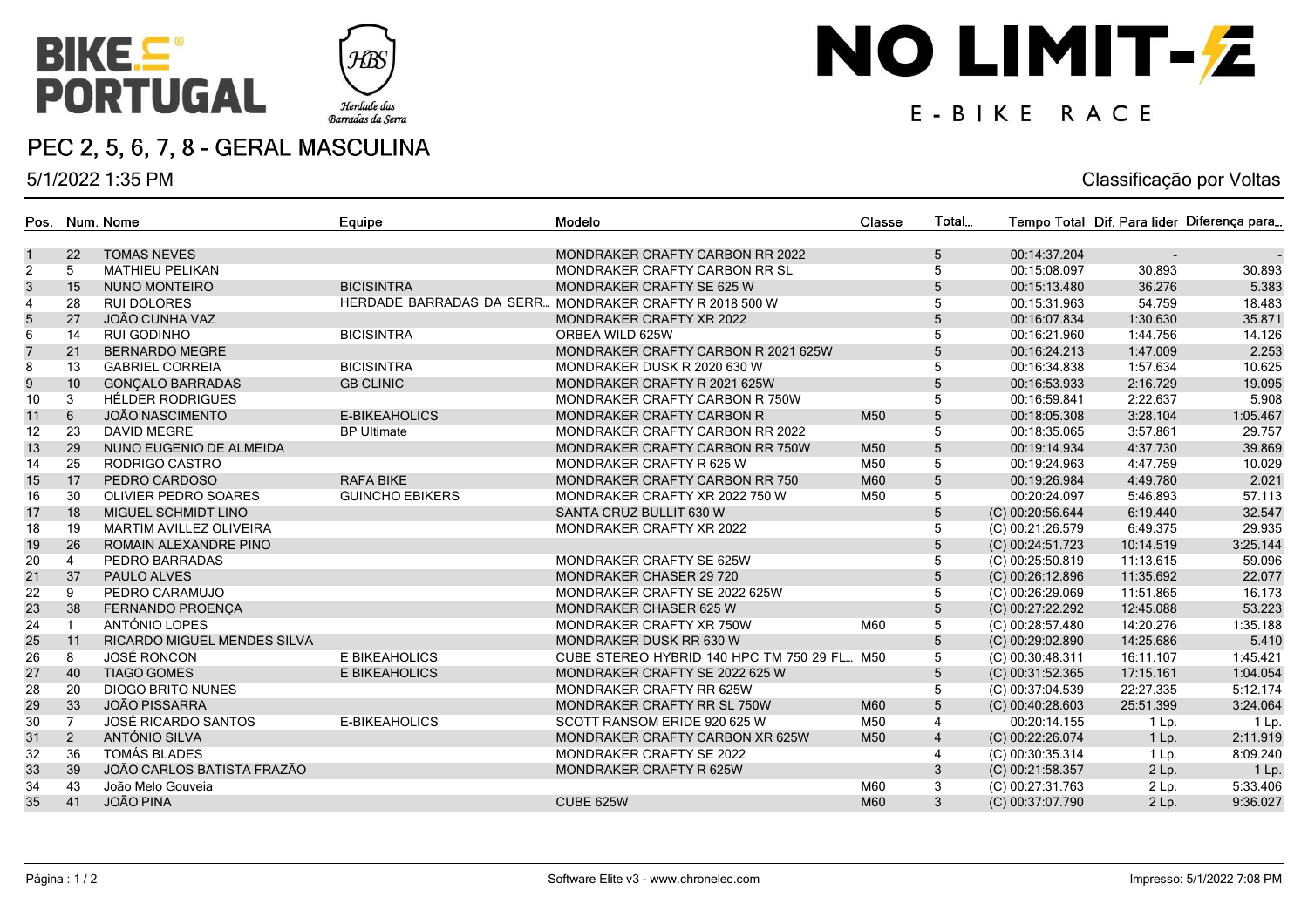

#### PEC 2, 5, 6, 7, 8 - GERAL MASCULINA

5/1/2022 1:35 PM

### NO LIMIT-Z

### E-BIKE RACE

|    |    | Pos. Num. Nome        | Equipe                 | Modelo                        | Classe | Total |                    |         | Tempo Total Dif. Para lider Diferença para |
|----|----|-----------------------|------------------------|-------------------------------|--------|-------|--------------------|---------|--------------------------------------------|
| 36 |    | JOSÉ LEAL             |                        | MONDRAKER LEVEL RR 2021 625W  | M60    |       | 00:09:46.894       | $3lp$ . | $1$ Lp.                                    |
| 37 | 42 | PHILIPE BRAVO         | <b>BRAVOADESTRADOR</b> | <b>SCOTT GENIUS</b>           |        |       | (C) 00:16:21.831   | 3 Lp.   | 6:34.937                                   |
| 38 |    | <b>HERMANO SOBRAL</b> | <b>GUINCHO EBIKERS</b> | <b>BH ATOMIC 700</b>          | M70    |       | $(C)$ 01:13:19.063 | $3lp$ . | 56:57.232                                  |
| 39 | 35 | JOÃO SABIDO           |                        | SCOTT 500                     | M70    |       | 00:14:28.023       | 4 Lp.   | 1 Lp.                                      |
| 40 | 34 | MANUEL COSTA FÉLIX    |                        | MONDRAKER CRAFTY XR 2022 750W | M70    | 0     |                    | 5 Lp.   | 1 Lp.                                      |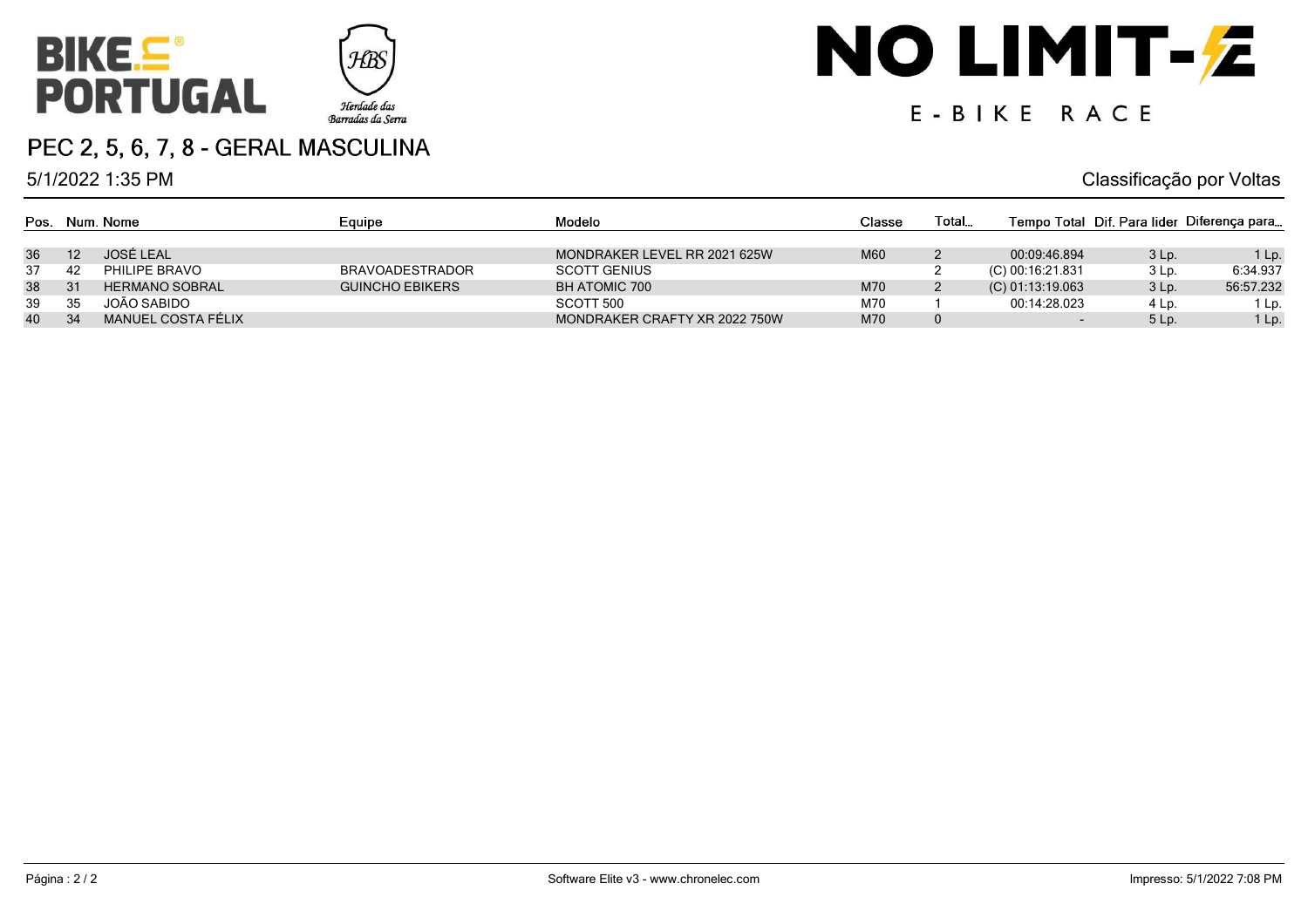



5/1/2022 1:35 PM

### NO LIMIT-Z

### E-BIKE RACE

|    | Pos. Num. Nome  | Equipe            | Modelo                    | Classe | Total… | Tempo Total Dif. Para lider Diferença para |  |
|----|-----------------|-------------------|---------------------------|--------|--------|--------------------------------------------|--|
| 16 | CÁTIA CRISTOVÃO | <b>BICISINTRA</b> | MONDRAKER CHASER R S 750W |        |        | $(C)$ 00:35:40.076                         |  |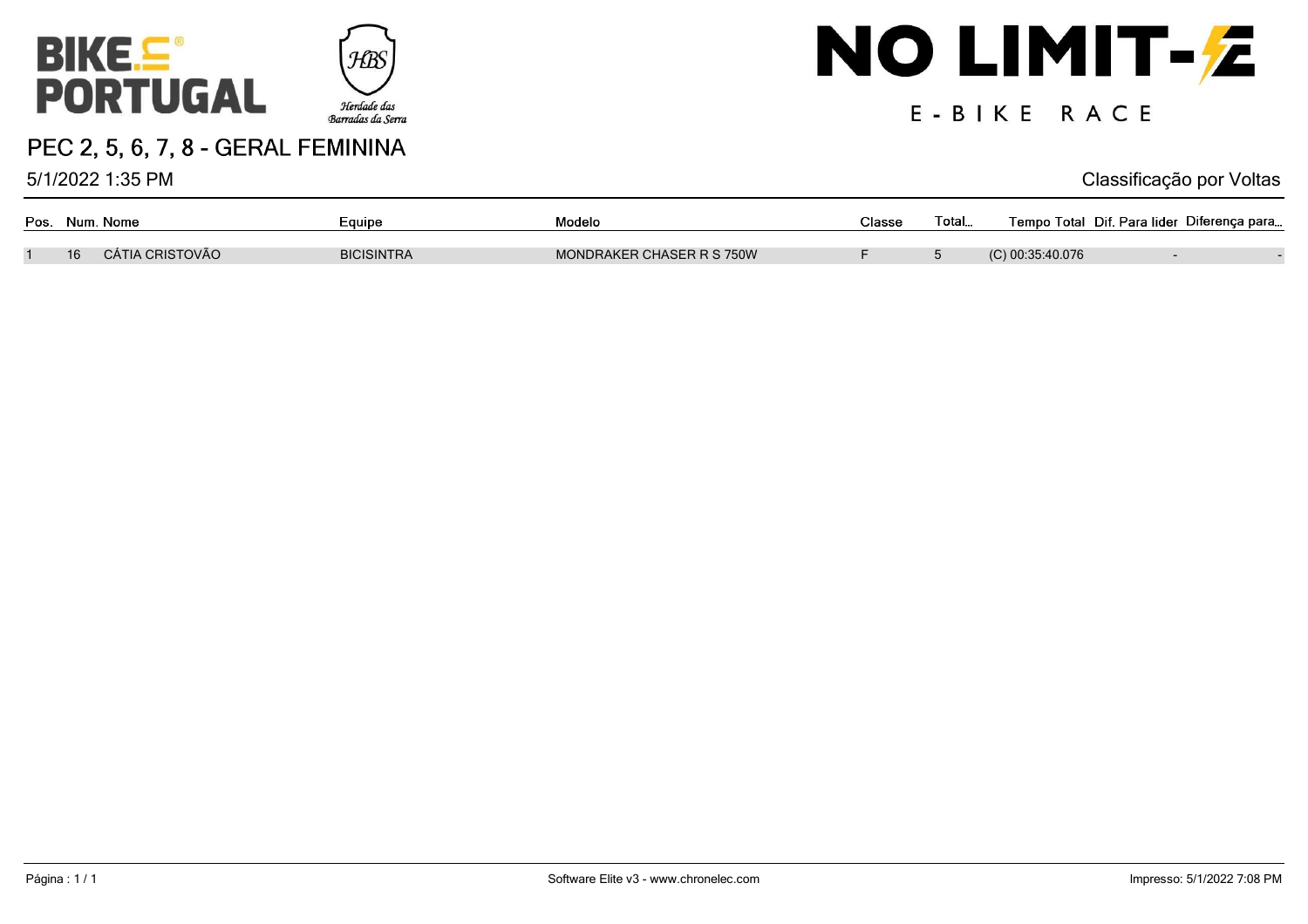



#### PEC 2, 5, 6, 7, 8 - + 50 ANOS

5/1/2022 1:35 PM

### NO LIMIT-Z

### E-BIKE RACE

|                |    | Pos. Num. Nome          | Equipe                 | Modelo                                      | Classe | Total |                    |                          | Tempo Total Dif. Para lider Diferença para |
|----------------|----|-------------------------|------------------------|---------------------------------------------|--------|-------|--------------------|--------------------------|--------------------------------------------|
|                | -6 | JOÃO NASCIMENTO         | E-BIKEAHOLICS          | MONDRAKER CRAFTY CARBON R                   | M50    |       | 00:18:05.308       |                          |                                            |
|                |    |                         |                        |                                             |        |       |                    | $\overline{\phantom{a}}$ |                                            |
| 2              | 29 | NUNO EUGENIO DE ALMEIDA |                        | MONDRAKER CRAFTY CARBON RR 750W             | M50    |       | 00:19:14.934       | 1:09.626                 | 1:09.626                                   |
| 3              | 25 | RODRIGO CASTRO          |                        | MONDRAKER CRAFTY R 625 W                    | M50    | 5     | 00:19:24.963       | 1:19.655                 | 10.029                                     |
| 4              | 30 | OLIVIER PEDRO SOARES    | <b>GUINCHO EBIKERS</b> | MONDRAKER CRAFTY XR 2022 750 W              | M50    |       | 00:20:24.097       | 2:18.789                 | 59.134                                     |
| 5 <sup>5</sup> |    | JOSÉ RONCON             | E BIKEAHOLICS          | CUBE STEREO HYBRID 140 HPC TM 750 29 FL M50 |        |       | (C) 00:30:48.311   | 12:43.003                | 10:24.214                                  |
| 6              |    | JOSÉ RICARDO SANTOS     | E-BIKEAHOLICS          | SCOTT RANSOM ERIDE 920 625 W                | M50    |       | 00:20:14.155       | 1 Lp.                    | 1 Lp.                                      |
|                |    | ANTÓNIO SILVA           |                        | MONDRAKER CRAFTY CARBON XR 625W             | M50    |       | $(C)$ 00:22:26.074 | 1 Lp.                    | 2:11.919                                   |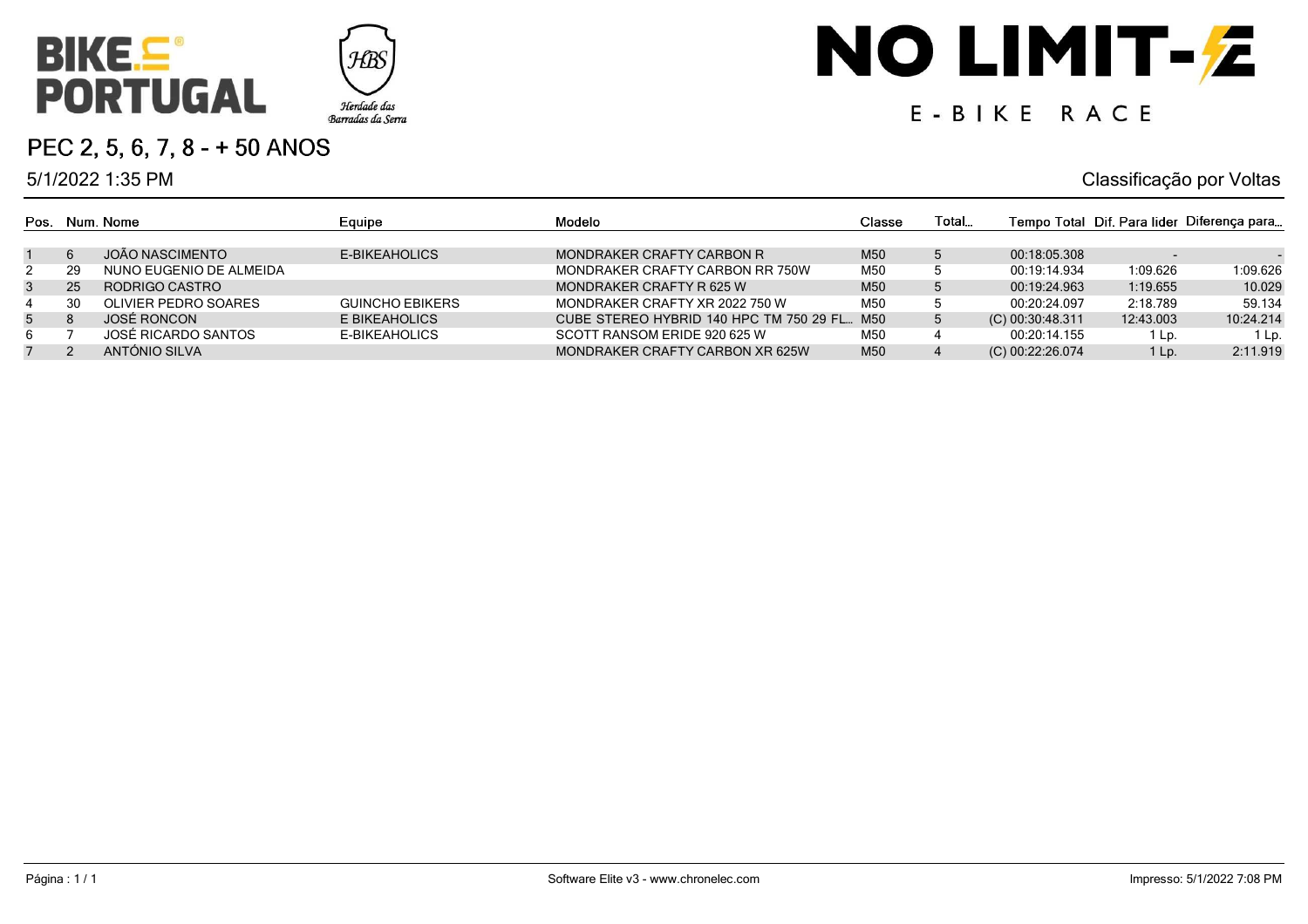



5/1/2022 1:35 PM

### NO LIMIT-Z

### E-BIKE RACE

|             |    | Pos. Num. Nome    | Equipe    | Modelo                         | Classe | Total       |                    |           | Tempo Total Dif. Para lider Diferença para |
|-------------|----|-------------------|-----------|--------------------------------|--------|-------------|--------------------|-----------|--------------------------------------------|
|             |    |                   |           |                                |        |             |                    |           |                                            |
|             | 17 | PEDRO CARDOSO     | RAFA BIKE | MONDRAKER CRAFTY CARBON RR 750 | M60    |             | 00:19:26.984       |           |                                            |
| $2^{\circ}$ |    | ANTÓNIO LOPES     |           | MONDRAKER CRAFTY XR 750W       | M60    |             | (C) 00:28:57.480   | 9:30.496  | 9:30.496                                   |
| 3           | 33 | JOÃO PISSARRA     |           | MONDRAKER CRAFTY RR SL 750W    | M60    | $\mathbf b$ | $(C)$ 00:40:28.603 | 21:01.619 | 11:31.123                                  |
| 4           | 43 | João Melo Gouveia |           |                                | M60    |             | (C) 00:27:31.763   | 2 Lp.     | 2 Lp.                                      |
| $5^{\circ}$ | 41 | JOÃO PINA         |           | CUBE 625W                      | M60    |             | (C) 00:37:07.790   | $2$ Lp.   | 9:36.027                                   |
| 6.          |    | JOSÉ LEAL         |           | MONDRAKER LEVEL RR 2021 625W   | M60    |             | 00:09:46.894       | 3 Lp.     | 1 Lp.                                      |